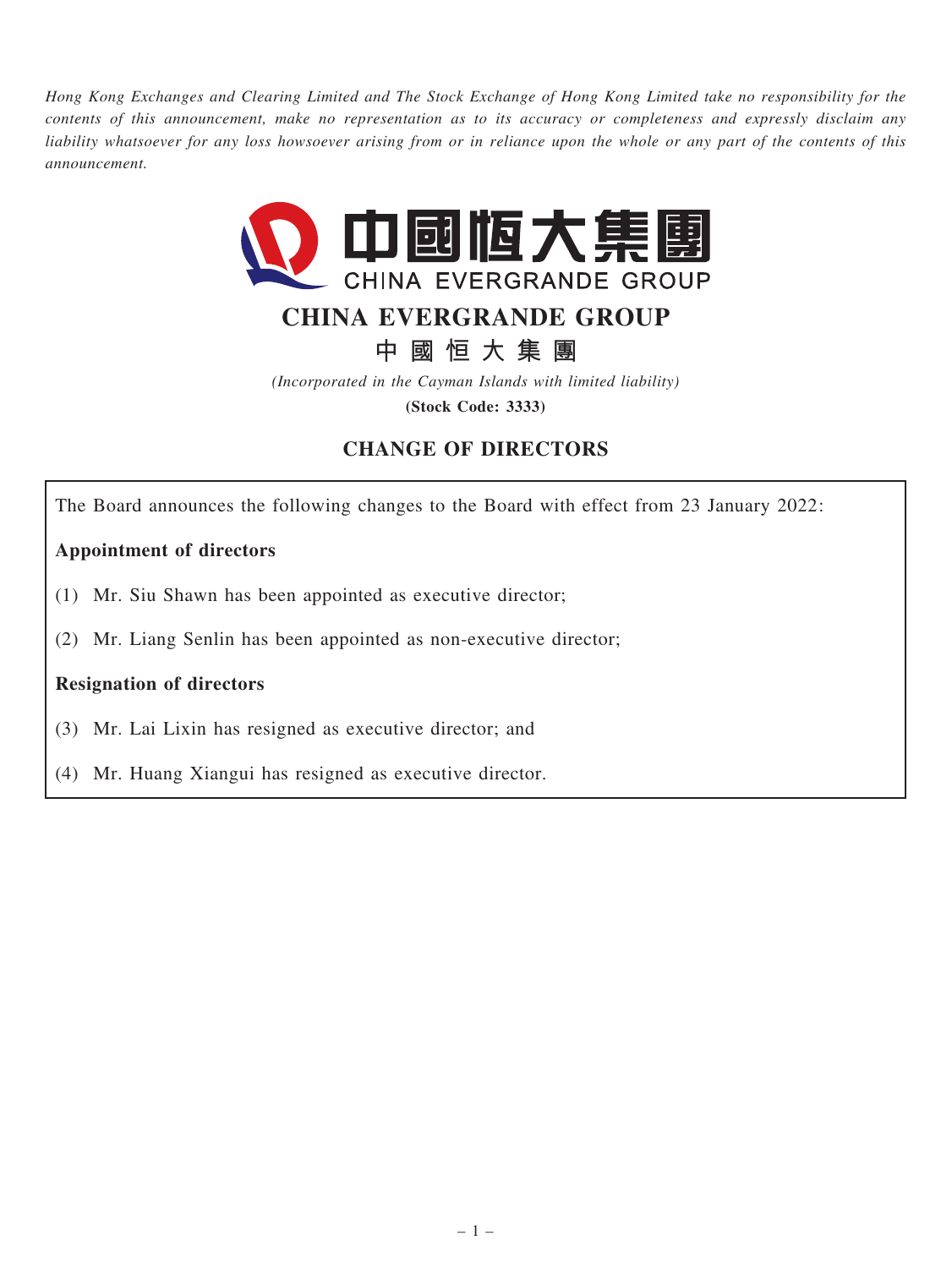The board of directors (the "**Board**") of China Evergrande Group (the "Company", together with its subsidiaries, the "Group") announces the following changes to the Board with effect from 23 January  $2022$ 

### Appointment of directors

1. Mr. Siu Shawn has been appointed as executive director.

Mr. SIU Shawn (肖恩), aged 50, is currently an executive director and the chairman of the board of China Evergrande New Energy Vehicle Group Limited (''Evergrande Vehicle''), a subsidiary of the Company the shares of which are listed on the main board of the Stock Exchange (stock code: 00708), and the executive president of Evergrande Group Co., Ltd (恒大集團有限公司). Mr. Siu joined the Company in November 2013 and has previously acted as the executive vice president of Company, the chairman of Evergrande Tourism Group Company Limited (恒大旅遊集 團有限公司), and the president of Evergrande New Energy Vehicle Group. Mr. Siu has over 28 years of extensive commercial experience.

Mr. Siu graduated from Beijing Normal University with a bachelor's degree in arts. He then completed a postgraduate programme in economic law at the Southwest University of Political Science & Law.

Save as disclosed, Mr. Siu has not been a director of any listed companies in the three years preceding the date of this announcement. Mr. Siu has no relationship with any directors, senior management or substantial shareholders of the Company. As at the date of this announcement, Mr. Siu is interested in 20,600,000 options to subscribe for 20,600,000 shares of the Company, 4,600,000 shares in Evergrande Vehicle, and 20,000,000 options to subscribe for 20,000,000 shares in Evergrande Vehicle. Save as disclosed, Mr. Siu is not interested in any other securities of the Company within the meaning of Part XV of the Securities and Futures Ordinance (Chapter 571 of the Laws of Hong Kong).

Mr. Siu has entered into a service contract with the Company for a term of three years, and is subject to retirement by rotation and re-election at the general meetings of the Company in accordance with the articles of association of the Company. Mr. Siu will not receive director's emolument during his term as an executive director of the Company.

Mr. Siu has not been involved in any of the events under Rule 13.51(2)(h) to (v) of the Listing Rules and there are no other matters in relation to the appointment of Mr. Siu as an executive director that need to be brought to the attention of the shareholders of the Company.

2. Mr. Liang Senlin has been appointed as non-executive director.

Mr. Liang Senlin (梁森林), aged 56, has over 30 years of experience in banking and assets management. Mr. Liang joined China Cinda Asset Management Co., Ltd. in 2018 and has been the chairman of China Cinda (HK) Holdings Company Limited (''Cinda HK'') since May 2019. Cinda HK is a wholly owned subsidiary of China Cinda Asset Management Co., Ltd., and is principally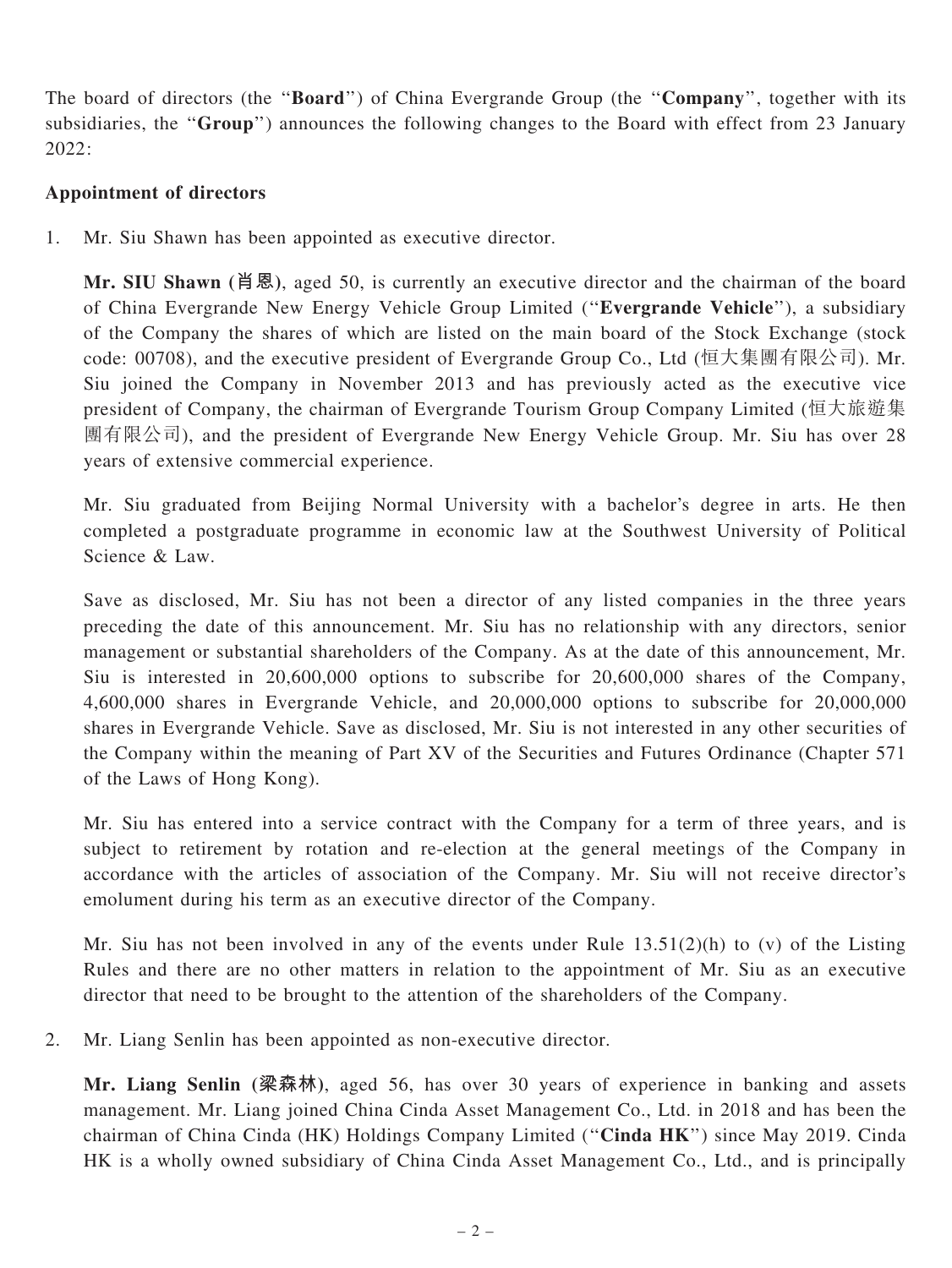engaged in domestic and foreign non-performing assets investment, equity investment, mezzanine investments, debt investments and securities investments, medium and long-term bonds issuance, high quality assets and structured fixed income products and cross-border financial services. Mr. Liang worked with China Orient Asset Management Co. Ltd. between 2000 and 2018 and held various senior management positions in investment management and risk management. Between 1990 and 2000, Mr. Liang held various management positions with Bank of China Shannxi Branch. Mr. Liang is currently the deputy chairman of Chinese Financial Association of Hong Kong.

Mr. Liang graduated from Zhejiang University with a bachelor's degree and obtained a master's degree in technology economics from the Xi'an Jiaotong University.

Mr. Liang has not been a director of any listed companies in the three years preceding the date of this announcement. Mr. Liang has no relationship with any directors, senior management or substantial shareholders of the Company. As at the date of this announcement, Mr. Liang is not interested in any securities of the Company within the meaning of Part XV of the Securities and Futures Ordinance (Chapter 571 of the Laws of Hong Kong).

Mr. Liang has entered into a service contract with the Company for a term of three years, and is subject to retirement by rotation and re-election at the general meetings of the Company in accordance with the articles of association of the Company. Mr. Liang will not receive director's emolument during his term as a non-executive director of the Company.

Mr. Liang has not been involved in any of the events under Rule  $13.51(2)(h)$  to (v) of the Listing Rules and there are no other matters in relation to the appointment of Mr. Liang as non-executive director that need to be brought to the attention of the shareholders of the Company.

The Board would like to extend its welcome to Mr. Siu and Mr. Liang in joining the Board.

#### Resignation of directors

- 3. Mr. Lai Lixin has resigned as executive director of the Company in order to devote more of his time to his other duties with the Group. Mr. Lai will remain with the Group.
- 4. Mr. Huang Xiangui has resigned as an executive director of the Company for health reason. Mr. Huang will remain with the Group.